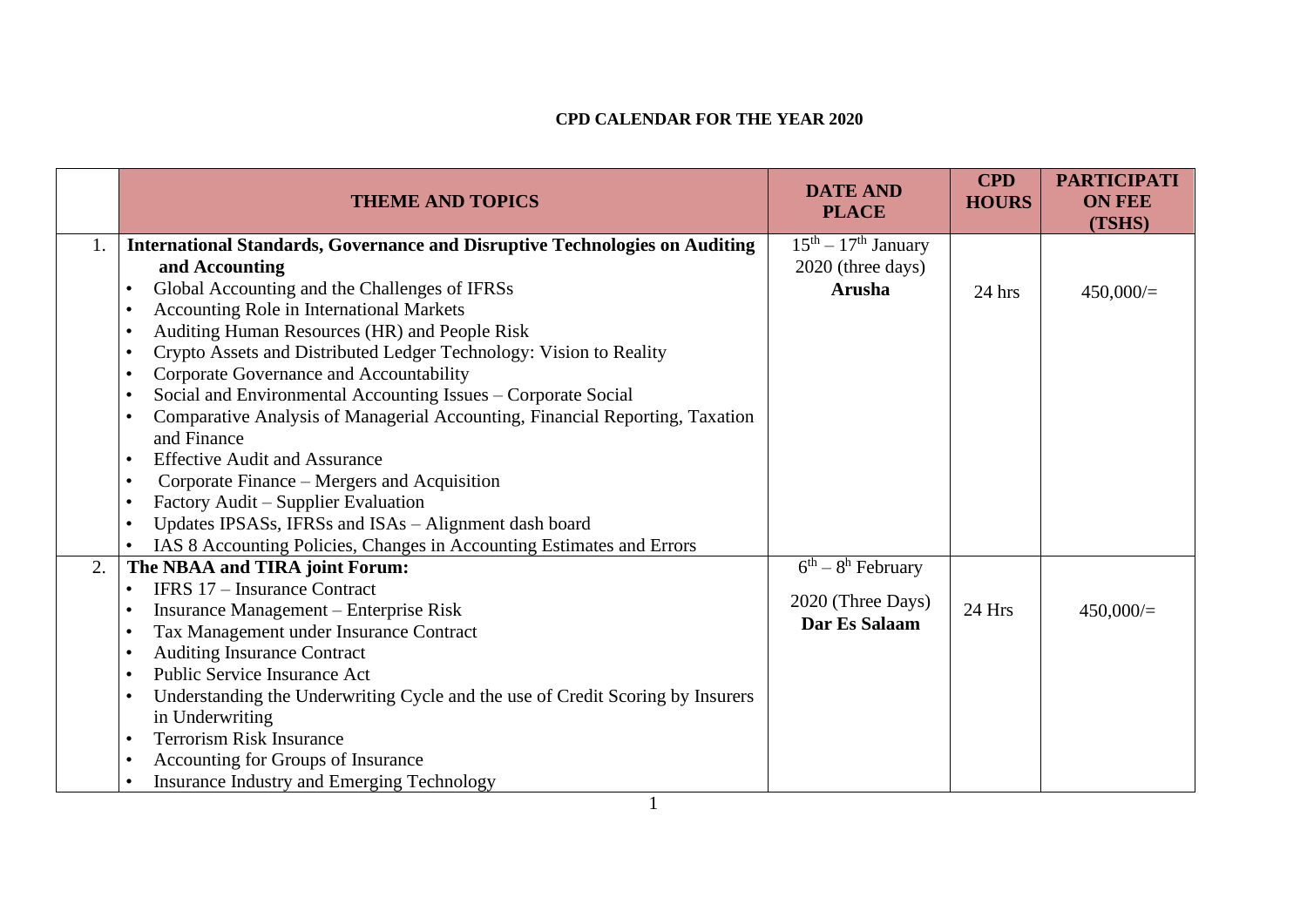|    | <b>THEME AND TOPICS</b>                                                                                                                                                                                                                                                                                                                                                                                                                                                                                                                                                                                                                                                                                                                                                                                                                                                                                                                                                                                                                                      | <b>DATE AND</b><br><b>PLACE</b>                                           | <b>CPD</b><br><b>HOURS</b> | <b>PARTICIPATI</b><br><b>ON FEE</b><br>(TSHS) |
|----|--------------------------------------------------------------------------------------------------------------------------------------------------------------------------------------------------------------------------------------------------------------------------------------------------------------------------------------------------------------------------------------------------------------------------------------------------------------------------------------------------------------------------------------------------------------------------------------------------------------------------------------------------------------------------------------------------------------------------------------------------------------------------------------------------------------------------------------------------------------------------------------------------------------------------------------------------------------------------------------------------------------------------------------------------------------|---------------------------------------------------------------------------|----------------------------|-----------------------------------------------|
| 3. | <b>New Developments on Social Security Scheme in Tanzania</b><br>Harmonization and Prospects of Social Security Funds in Tanzania Up-Dates<br><b>Taxation of Employee Benefits</b><br>$\bullet$<br>IPSAS 39 visa vis IAS 19 on Employee Benefits<br>$\bullet$<br>Public Service Social Security Act 2018 – Update<br>$\bullet$<br>ICT – Management in Social Security Funds<br>$\bullet$<br>PSSSF - Challenges and Prospects of the Fund<br>$\bullet$<br>$\bullet$                                                                                                                                                                                                                                                                                                                                                                                                                                                                                                                                                                                           | $20th$ - 21 <sup>st</sup> February<br>2020<br>(Two Days)<br>Dar Es Salaam | 16 hrs                     | 300,000/                                      |
| 4. | NSSF - Challenges and Prospects of the Fund<br><b>Accounting, Auditing Governance and Taxation Issues</b><br>ISA 250 (Revised) Laws and Regulations in Audit of Financial Statements<br>emphasize on NOCLAR<br>ISQC 1- Quality Controls for Audit Firms and Review of Financial Statements<br>$\bullet$<br>ISA 260(Revised) Communication with those Charged with Governance<br><b>IPSAS 23 – On Taxes</b><br>$\bullet$<br>International Taxation and Public Finance.<br>$\bullet$<br><b>Indirect Taxation</b><br>$\bullet$<br><b>Financial Planning Analysis</b><br>$\bullet$<br>Corporate Finance – Capital raising and Valuation<br>Finance, Risk Management and Corporate Governance<br>ISA 200(Revised) Overall Objectives of the Independent Auditor and the<br>$\bullet$<br>Conduct of an Audit in Accordance with IFAC<br>Information and Control Systems for Entities<br>$\bullet$<br>IAS 36 – On Impairment of Assets<br>$\bullet$<br>IFRIC 23 – Uncertainty over Income Tax Treatment<br>$\bullet$<br>IAS 32 – Financial Instruments Presentation | $3th$ - 6 <sup>th</sup> March 2020<br>(Four Days)<br><b>Mwanza</b>        | 32 hrs                     | 600,000/                                      |
| 5. | <b>Accounting, Auditing and IT Seminar</b><br>Identification of Opportunities Risk and Characteristics of Block Chain and<br>Crypto assets                                                                                                                                                                                                                                                                                                                                                                                                                                                                                                                                                                                                                                                                                                                                                                                                                                                                                                                   | $25^{\text{th}}$ - $27^{\text{th}}$ March<br>2020<br>(Three Days)         |                            |                                               |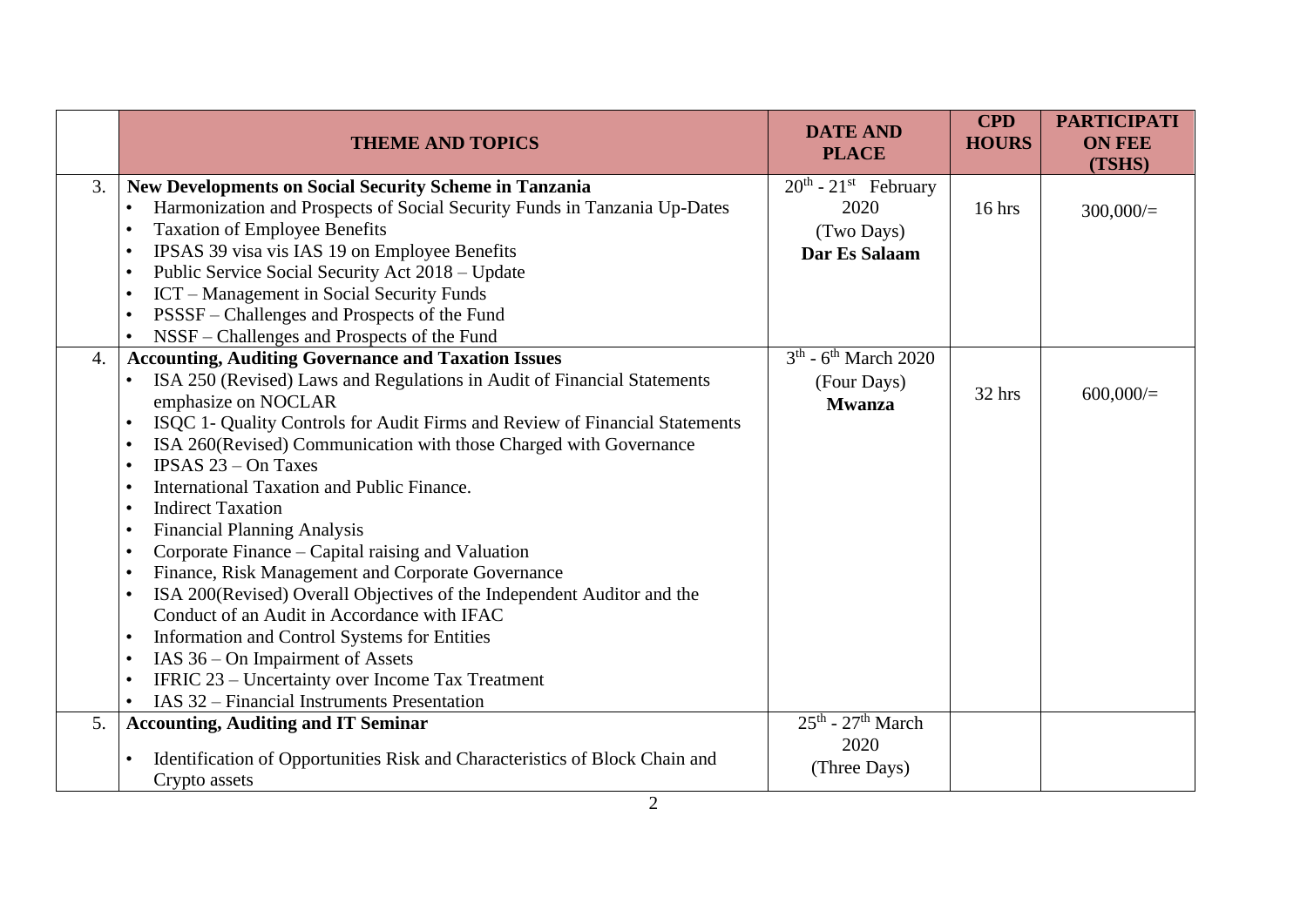|    | <b>THEME AND TOPICS</b>                                                                                                                                                                                                                                                                                                                                                                                                                                                                                                                                                                                                                                                             | <b>DATE AND</b><br><b>PLACE</b>                                 | <b>CPD</b><br><b>HOURS</b> | <b>PARTICIPATI</b><br><b>ON FEE</b><br>(TSHS) |
|----|-------------------------------------------------------------------------------------------------------------------------------------------------------------------------------------------------------------------------------------------------------------------------------------------------------------------------------------------------------------------------------------------------------------------------------------------------------------------------------------------------------------------------------------------------------------------------------------------------------------------------------------------------------------------------------------|-----------------------------------------------------------------|----------------------------|-----------------------------------------------|
|    | Bringing Artificial Intelligence to Financial Audit<br>Walk Through Cyber Security<br>IFRS 14 - Regulatory Deferral Accounts<br>Technical Updates on IFRS, IPSAS and ISAS<br>IAS 33 - Earnings Per Share<br><b>Integrated Financial Reporting</b><br>IPSAS 33 - Adoption of Accrual Basis Challenges and Prospects<br>System Quality Control Elements of Organization - Internal Audit Application                                                                                                                                                                                                                                                                                  | Dar Es Salaam                                                   | 24 hrs                     | 450,000/                                      |
| 6. | <b>Seminar for Auditing Firms (Compulsory Seminar)</b><br><b>Ethical Requirements for Firms</b><br>Differences of Opinion and how to resolve within Partners<br>Firm leadership Responsibilities - Quality and Control<br>Complaints and Allegations against Firms on Compliance of Standards and<br>Regulations<br><b>Audit Expectation Gap</b>                                                                                                                                                                                                                                                                                                                                    | $4th$ April 2020<br>(One Day)<br>Dar Es Salaam                  | 8 hrs                      | 150,000/                                      |
| 7. | <b>Accounting and Auditing Issues Seminar</b><br>Goodwill and impairment under IFRS and IPSAS<br>IAS 41- Agriculture- Treatment on Fair Value of Biological assets using a<br>present Value technique<br>IAS 29 – Financial Reporting in Hyper Inflation Economic<br>ISAE 3000 - Extended External Reporting<br>$\bullet$<br>Professional Skepticism in the Context of ISAE 3000(revised)<br>$\bullet$<br>Entity Risk Assessment Process - Internal Auditor Perspective<br>$\bullet$<br>Internal Auditor on Misappropriation of Assets<br>Ethics and Governance for Professionals<br><b>IPSAS 20 – Related Party Disclosure</b><br><b>IFRIC 12 – Service Concession Arrangement</b> | $8^{th}$ - 10 <sup>th</sup> April 2020<br>(Three days)<br>Tanga | 24 hrs                     | 450,000/                                      |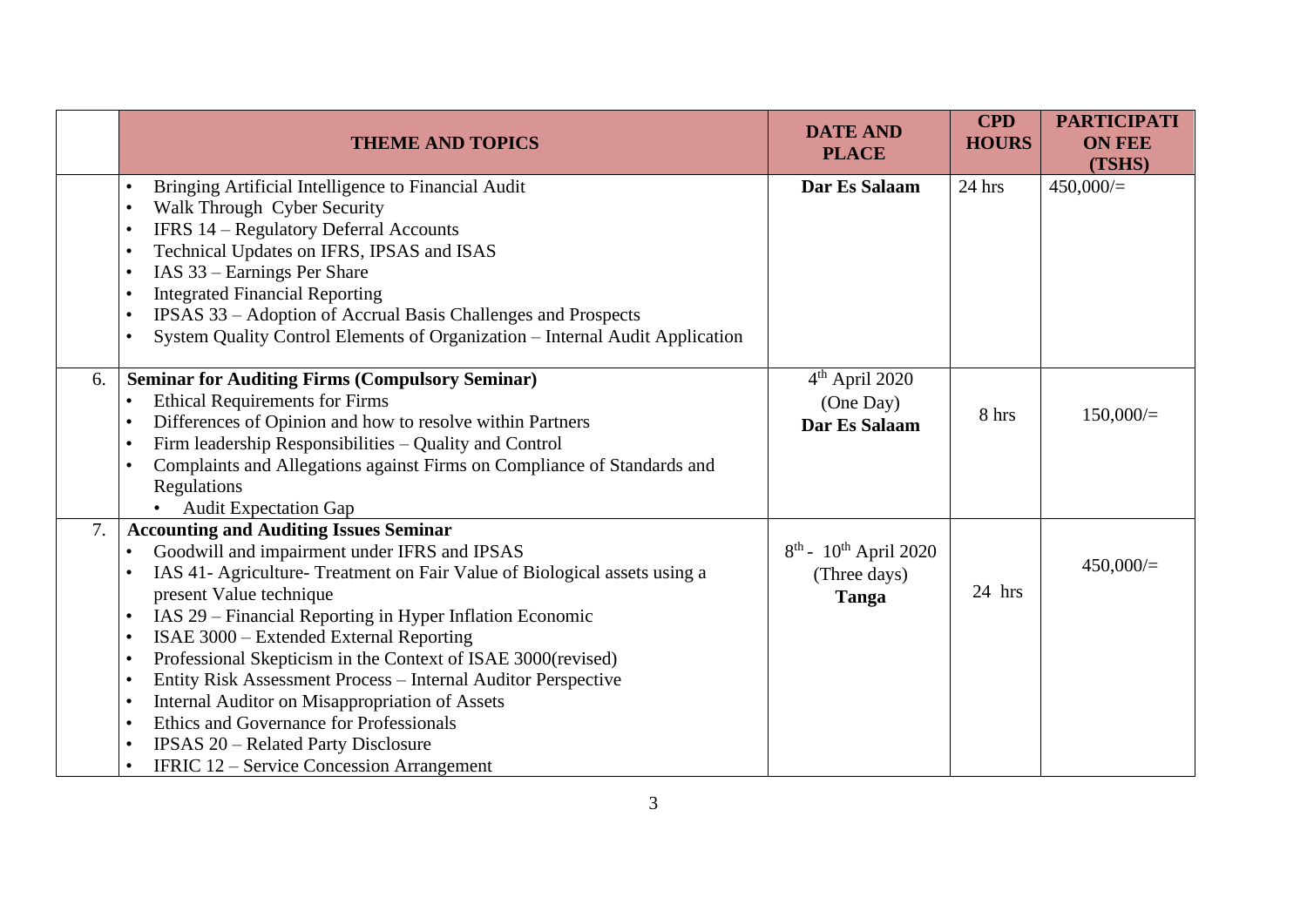|      | <b>THEME AND TOPICS</b>                                                                                                                                                                                                                                                                                                                                                                                                                                                                                                                                                                                                       | <b>DATE AND</b><br><b>PLACE</b>                                     | <b>CPD</b><br><b>HOURS</b> | <b>PARTICIPATI</b><br><b>ON FEE</b><br>(TSHS) |
|------|-------------------------------------------------------------------------------------------------------------------------------------------------------------------------------------------------------------------------------------------------------------------------------------------------------------------------------------------------------------------------------------------------------------------------------------------------------------------------------------------------------------------------------------------------------------------------------------------------------------------------------|---------------------------------------------------------------------|----------------------------|-----------------------------------------------|
| 8.   | <b>Accountants Soft Skills Workshop:</b><br><b>Assurance Skills and Techniques</b><br>Computer assisted audit Techniques (CAATs)<br>$\bullet$<br><b>Tax Planning</b><br>$\bullet$<br><b>Report Writing</b><br><b>Presentation Skills</b>                                                                                                                                                                                                                                                                                                                                                                                      | $9th$ May 2020<br>(One Day)<br>Dar Es Salaam                        | 8 Hrs                      | 150,000/                                      |
| 9.   | <b>NBAA/BOT Joint Seminar</b>                                                                                                                                                                                                                                                                                                                                                                                                                                                                                                                                                                                                 | $27th$ - 29 <sup>th</sup> May 2020<br>(Three days)<br><b>Arusha</b> | 24 hrs                     | 450,000/                                      |
| 10.1 | <b>Accounting, Auditing and Taxation Seminar</b><br>Keep up to date on the most recent IFRS and Developments<br><b>Business Combinations– IFRS 3</b><br>IAS 36 – Impairment of Assets<br>$\bullet$<br><b>IFRIC 21 - Levies</b><br>The new Auditors Report – Comparison between IAASB and US PCAOB<br>Implementation Support for ISA 540 (Revised) – Accounting Estimates and<br>Related disclosures<br><b>Auditing Fraud</b><br>$\bullet$<br>Risk Management and Control infrastructure<br>$\bullet$<br><b>Ethics for Professional Accountants</b><br>Global Taxation Admistration - Information Sharing from TRA Perspective | $10^{th}$ - $12^{th}$ June 2020<br>(Three days)<br><b>Morogoro</b>  | 24 hrs                     | 450,000/                                      |
| 11.  | NBAA and TRA Joint Forum on Budget, Economic and Tax issues:                                                                                                                                                                                                                                                                                                                                                                                                                                                                                                                                                                  | $9^{th} - 11^{th}$ July 2020<br>(Three Days)<br>Dar Es Salaam       | 24hrs                      | 450,000/                                      |
| 12.  | <b>Seminar for Audit Firms (compulsory seminar)</b><br>AQR 2020 Status and Challenges<br>Income Taxes - Practical Tax Reforms from TRA Perspective<br>TRA – Tax Reporting and Compliance                                                                                                                                                                                                                                                                                                                                                                                                                                      | $1st$ August 2020<br>(One Day)                                      |                            |                                               |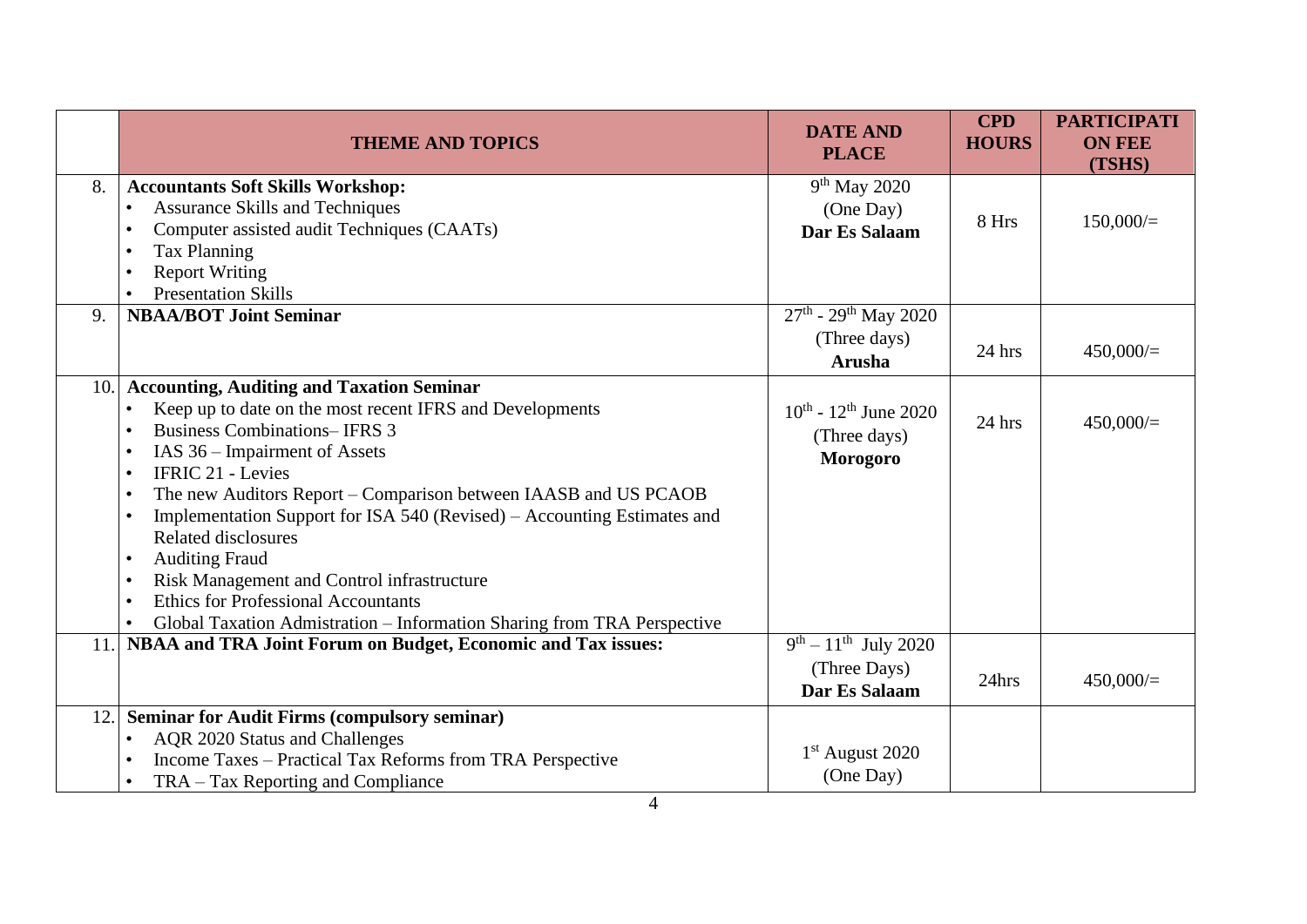| <b>DATE AND</b><br><b>THEME AND TOPICS</b><br><b>HOURS</b><br><b>PLACE</b>                                                                          | <b>ON FEE</b><br>(TSHS) |
|-----------------------------------------------------------------------------------------------------------------------------------------------------|-------------------------|
| Filling Tax Returns Challenges on Compliance<br>Dar Es Salaam<br>8 hrs<br>Ethical Issues - Irregularities, Fraud and Non - Compliance with Laws and | $150,000/=$             |
| Regulations                                                                                                                                         |                         |
| <b>Accounting, Auditing and Tax issues:</b><br>13.                                                                                                  |                         |
| Tax Challenges on Digitalization<br>$\bullet$<br>$26^{\text{th}}$ - $28^{\text{th}}$ August                                                         |                         |
| New Compliance initiative from TRA<br>2020                                                                                                          |                         |
| Taxation in Mergers and Acquisition<br>24hrs<br>(Three days)                                                                                        | 450,000/                |
| <b>Property Taxes</b><br><b>Dodoma</b>                                                                                                              |                         |
| Risk Based Thinking (RBT) and its application to modern Management Systems                                                                          |                         |
| Effective and Timely hazard identification, Risk assessment and Control<br>Food Safety Management Systems Audit and implementation of ISO 27001     |                         |
| How to Plan an effective Internal Audit - Interpersonal Skills and Behaviors of                                                                     |                         |
| an Internal Auditor                                                                                                                                 |                         |
| IPSAS - IFRS alignment Dash Board IPSAS 1 - IFRS 1                                                                                                  |                         |
| IPSAS 33 – Consequential amendments from IFRS 15 – Revenue from                                                                                     |                         |
| Contracts with Customers and IFRS 16 - Leases                                                                                                       |                         |
| $15th - 17th$ September<br><b>Seminar on Accounting and Auditing and Governance Issues</b><br>14.                                                   |                         |
| Goodwill and impairment under IFRS and IPSAS<br>2020<br>$\bullet$                                                                                   |                         |
| 24hrs<br>IAS 41- Agriculture- Treatment on Fair Value of Biological assets using a<br>(Three days)                                                  | 450,000/                |
| present Value technique<br><b>Zanzibar</b>                                                                                                          |                         |
| IAS 29 - Financial Reporting in Hyper Inflation Economic                                                                                            |                         |
| IASB ED– Definition of Material (Amendments to IAS 1 and IAS 8)                                                                                     |                         |
| Financial Technology: Opportunities, Challenges and Strategy for Business                                                                           |                         |
| Entities                                                                                                                                            |                         |
| <b>Forensic Accounting</b><br>$\bullet$                                                                                                             |                         |
| Principles and Procedures of Internal Audit                                                                                                         |                         |
| Effective Value adding Internal Audit in alignment with ISO 19011<br>The Role of Professionals Accountants in Corporate Governance                  |                         |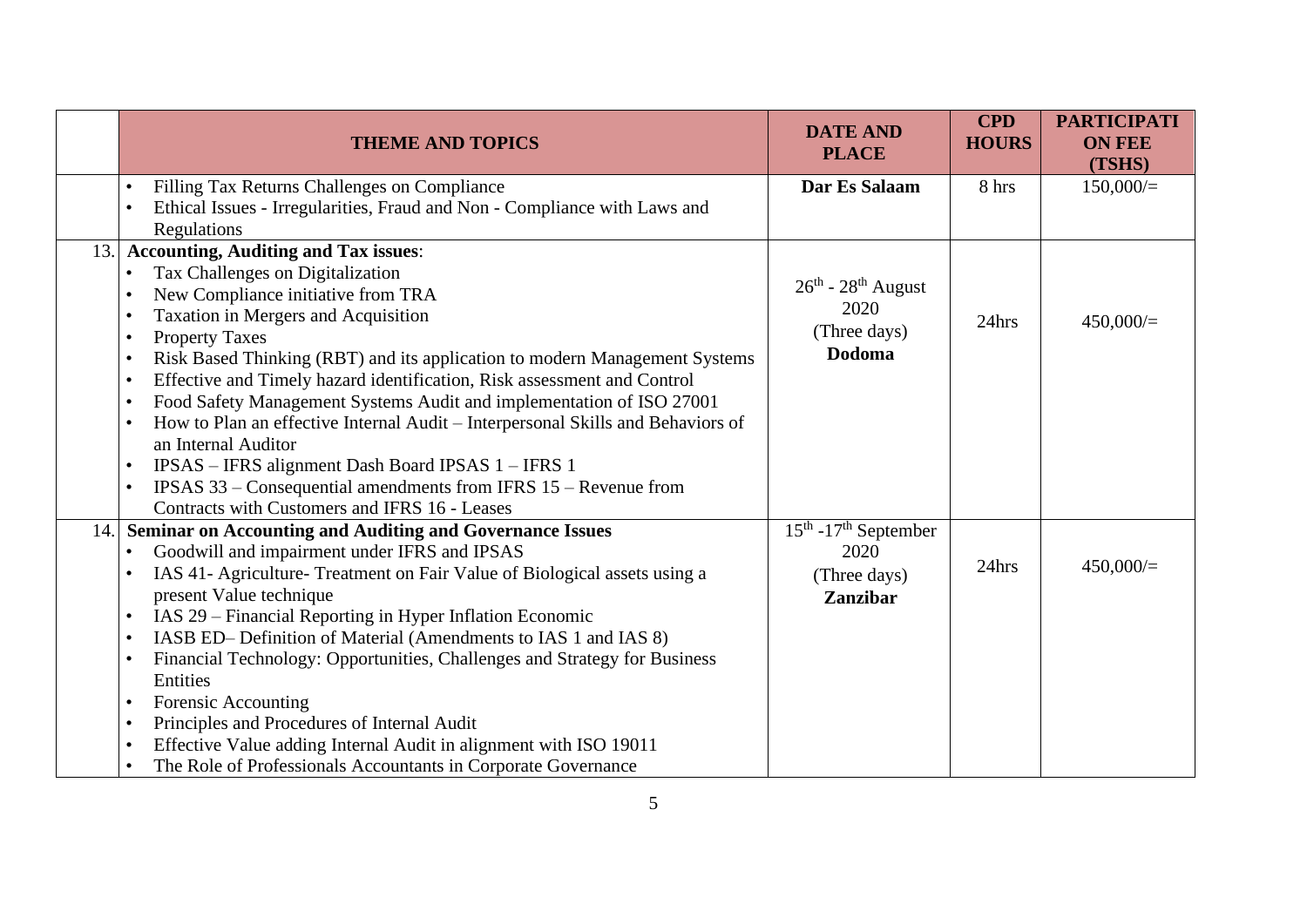|     | <b>THEME AND TOPICS</b>                                                                                                                                                                                                                                                                                                                                                                                                                                                                                                                                                                                                                                                                                                                                                                                    | <b>DATE AND</b><br><b>PLACE</b>                                          | <b>CPD</b><br><b>HOURS</b> | <b>PARTICIPATI</b><br><b>ON FEE</b><br>(TSHS) |
|-----|------------------------------------------------------------------------------------------------------------------------------------------------------------------------------------------------------------------------------------------------------------------------------------------------------------------------------------------------------------------------------------------------------------------------------------------------------------------------------------------------------------------------------------------------------------------------------------------------------------------------------------------------------------------------------------------------------------------------------------------------------------------------------------------------------------|--------------------------------------------------------------------------|----------------------------|-----------------------------------------------|
|     | ISA 200(Revised) Objectives of the Independent Auditor and the Conduct of an<br>Audit<br>Enhancing Audit Quality on Preparation and Planning<br>$\bullet$<br>IT Governance as a Best Practice approach                                                                                                                                                                                                                                                                                                                                                                                                                                                                                                                                                                                                     |                                                                          |                            |                                               |
| 15. | <b>Contemporary Issues</b>                                                                                                                                                                                                                                                                                                                                                                                                                                                                                                                                                                                                                                                                                                                                                                                 | $7th$ - 9 <sup>th</sup> October 2020<br>(Three days)<br><b>Mbeya</b>     | 24hrs                      | 450,000/                                      |
| 16. | <b>Seminar on Accounting, Auditing and Taxes Issues</b><br>Challenges, Complexities and Risks facing the External Auditors in today's<br>٠<br>regulatory environment<br>Auditing Contracts (Outsourcing and Procurement)<br>$\bullet$<br>Energy deals - Transactions trends in Oil and Gas in Tanzania<br>$\bullet$<br>ISQC 1 – Practical approach and Case Studies<br>$\bullet$<br>Reporting-The New Auditors report (ISA 701)<br>$\bullet$<br><b>Transfer Pricing Current Reforms</b><br>Income Tax Accounting and Finance – Reporting Considerations<br>$\bullet$<br>IFRS 10 - Consolidated Financial Statements<br>$\bullet$<br>IPSAB, IAASB, IASB and IFAC Pronouncements<br>$\bullet$<br><b>IPSAS 32 – Service Concession Arrangements Grantor</b><br>$\bullet$<br><b>IFRS</b> for SMEs<br>$\bullet$ | $21st - 23rd$ October<br>2020 (Revised)<br>(Three days)<br><b>Mwanza</b> | 24hrs                      | 450,000/                                      |
| 17. | CEOs, Directors, Senior Managers and Non Accountant Officers Seminar<br>Basics of Accounts and its Books for Records<br>$\bullet$<br>IAS 1 and IPSAS 1 – Presentation of Financial Statements<br>$\bullet$<br>Integrated Reporting as a key Requirement<br>$\bullet$<br><b>Risk Management for Entities</b><br>$\bullet$<br>Accounting – HR management Issues<br>$\bullet$<br>Analysis of Financial Statements<br><b>Cash flow Statements</b>                                                                                                                                                                                                                                                                                                                                                              | $4^{th} - 6^{th}$ November<br>2020<br>(Three Days)<br><b>Morogoro</b>    | 24hrs                      | 450,000/                                      |